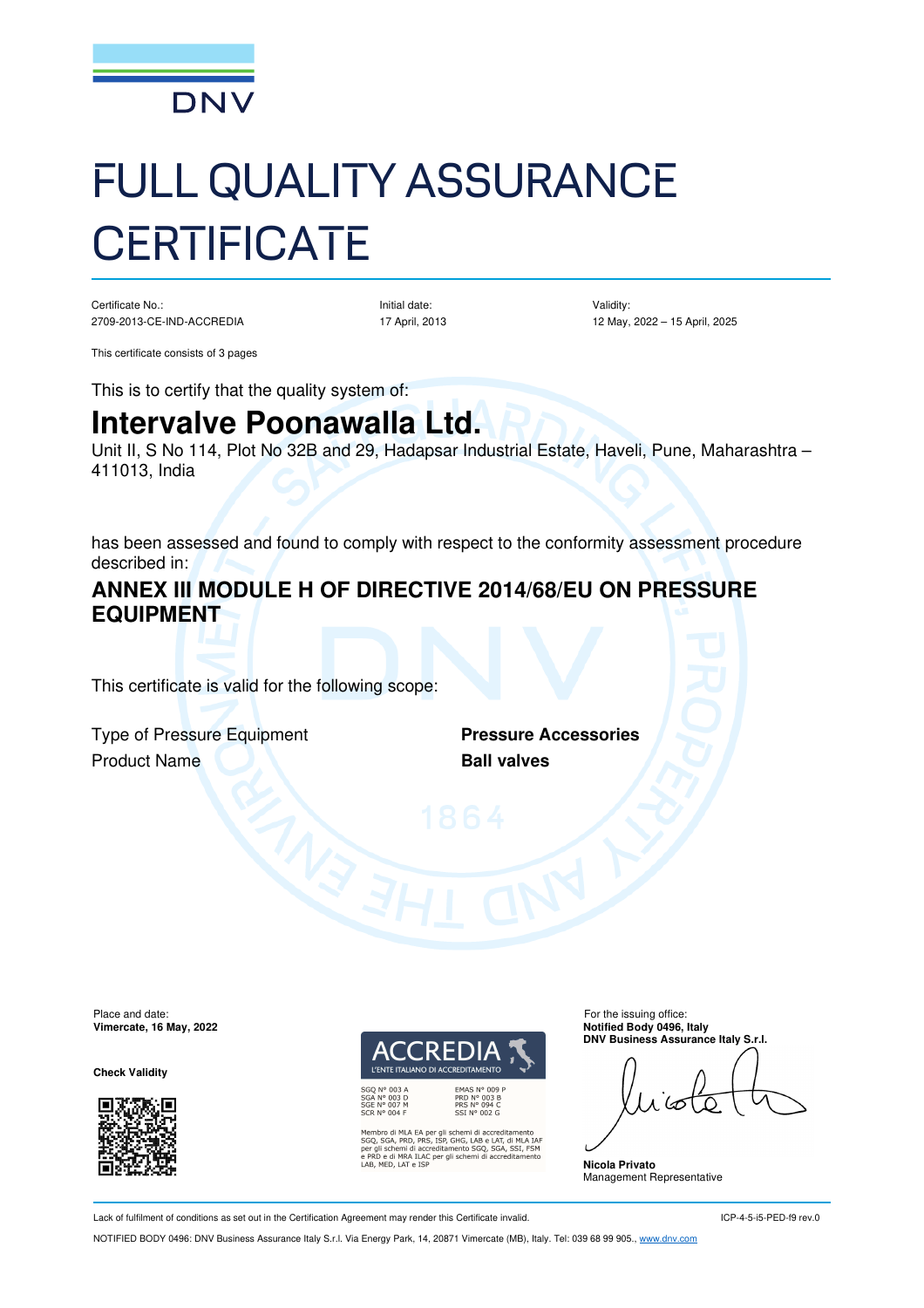

Certificate No.: 2709-2013-CE-IND-ACCREDIA Place and date: Vimercate; 16 May, 2022 Revision No.: 04

#### **Jurisdiction**

Application of Directive 2014/68/EU and Decreto Legislativo n. 26 of 15 February 2016.

#### **Certificate history:**

| <b>Revision</b> | <b>Description</b>                                                                                                                                                 | <b>Issue Date</b> |
|-----------------|--------------------------------------------------------------------------------------------------------------------------------------------------------------------|-------------------|
| 04              | Recertification by DNV Business Assurance Italy S.r.l.                                                                                                             | 16 May, 2022      |
| 03              | Recertification by DNV GL Business Assurance Italia S.r.l.                                                                                                         | 18 July, 2019     |
| 02              | Recertification and scope extension (change of name from<br>Intervalve (India) Limited to Intervalve Poonawalla Ltd.) by<br>DNVGL Business Assurance Italia S.r.I. | 14 April, 2016    |
| 01              | Scope Extension – Addition of new products                                                                                                                         | 20 May, 2014      |
| $00\,$          | Original certificate No. PED-H-148                                                                                                                                 | 17 April, 2013    |

#### **Products covered by this Certificate:**

| <b>Product</b><br>name                                                                                            | <b>Product description</b>                              | <b>Product version</b>    |                                            |  |
|-------------------------------------------------------------------------------------------------------------------|---------------------------------------------------------|---------------------------|--------------------------------------------|--|
|                                                                                                                   |                                                         | <b>Size</b>               | <b>Class rating</b>                        |  |
| <b>Ball Valve</b><br>(Full bore /<br>Reduced<br>bore)                                                             | Soft Seat Floating Ball<br>Valves                       | 11/4" to 2"               | 150 #, 300 #, 600 #, 900 #, 1500 #, 2500 # |  |
|                                                                                                                   |                                                         | $1\frac{1}{4}$ to $4$ "   | 150 #, 300 #, 600 #                        |  |
|                                                                                                                   |                                                         | $1\frac{1}{4}$ " to 8"    | 150 #, 300 #                               |  |
|                                                                                                                   |                                                         | 11/4" to 12"              | 150#                                       |  |
| with<br>Raised<br>face, RTJ,<br>Butt weld<br>end,<br>Screwed<br>end.<br>Socket<br>Weld end,<br>Tongue &<br>Groove | <b>Metal Seat Floating Ball</b><br>Valves               | 11/4" to 2"               | 150 #, 300 #, 600 #, 900 #, 1500 #, 2500 # |  |
|                                                                                                                   |                                                         | $1\frac{1}{4}$ " to $4$ " | 150 #, 300 #, 600 #                        |  |
|                                                                                                                   | <b>Soft Seat Trunnion</b><br><b>Mounted Ball Valve</b>  | 11/4" to 10"              | 150 #, 300 #, 600 #, 900 #, 1500 #, 2500 # |  |
|                                                                                                                   |                                                         | 11/4" to 18"              | 150 #, 300 #, 600 #, 900 #                 |  |
|                                                                                                                   |                                                         | 11/4" to 24"              | 150 #, 300 #, 600 #                        |  |
|                                                                                                                   | <b>Metal Seat Trunnion</b><br><b>Mounted Ball Valve</b> | $1\frac{1}{4}$ to 10"     | 150 #, 300 #, 600 #, 900 #, 1500 #, 2500 # |  |
|                                                                                                                   |                                                         | 11/4" to 18"              | 150 #, 300 #, 600 #, 900 #                 |  |
|                                                                                                                   |                                                         | 11/4" to 24"              | 150 #, 300 #, 600 #                        |  |

Lack of fulfilment of conditions as set out in the Certification Agreement may render this Certificate invalid.

ICP-4-5-i5-PED-f9 rev.0

NOTIFIED BODY 0496: DNV Business Assurance Italy S.r.l. Via Energy Park, 14, 20871 Vimercate (MB), Italy. Tel: 039 68 99 905., www.dnv.com